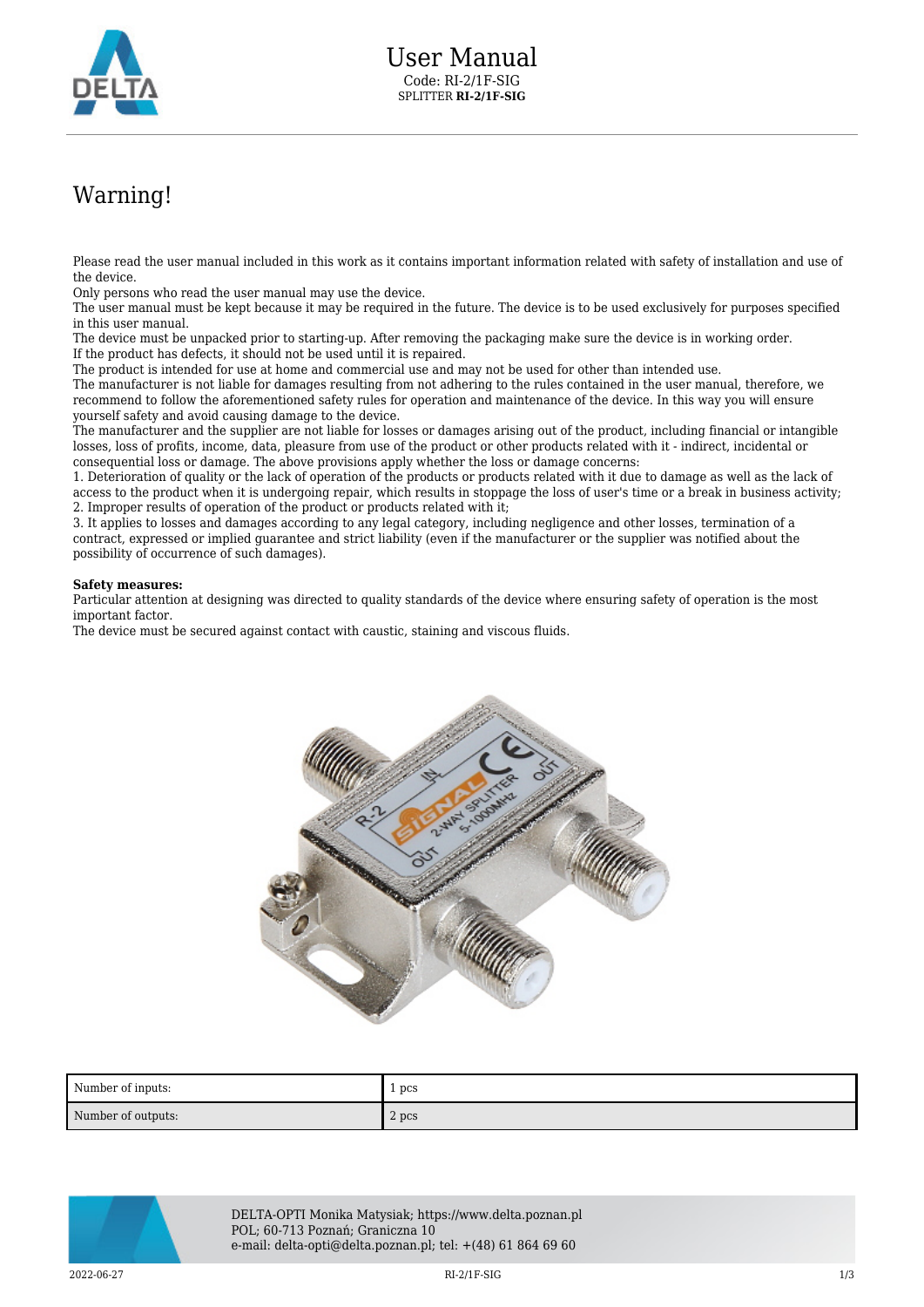

## User Manual Code: RI-2/1F-SIG SPLITTER **RI-2/1F-SIG**

| Frequency range:                                        | 5  1000 MHz     |
|---------------------------------------------------------|-----------------|
| Attenuation:                                            | 3.2 dB          |
| Isolation between outputs:                              | 30dB            |
| Possibility to pass the DC voltage to the preamplifier: | -               |
| Shielding:                                              | ✓               |
| Impedance:                                              | $75\,\Omega$    |
| Weight:                                                 | $0.09$ kg       |
| Dimensions:                                             | 60 x 50 x 25 mm |
| Guarantee:                                              | 2 years         |



In the kit: